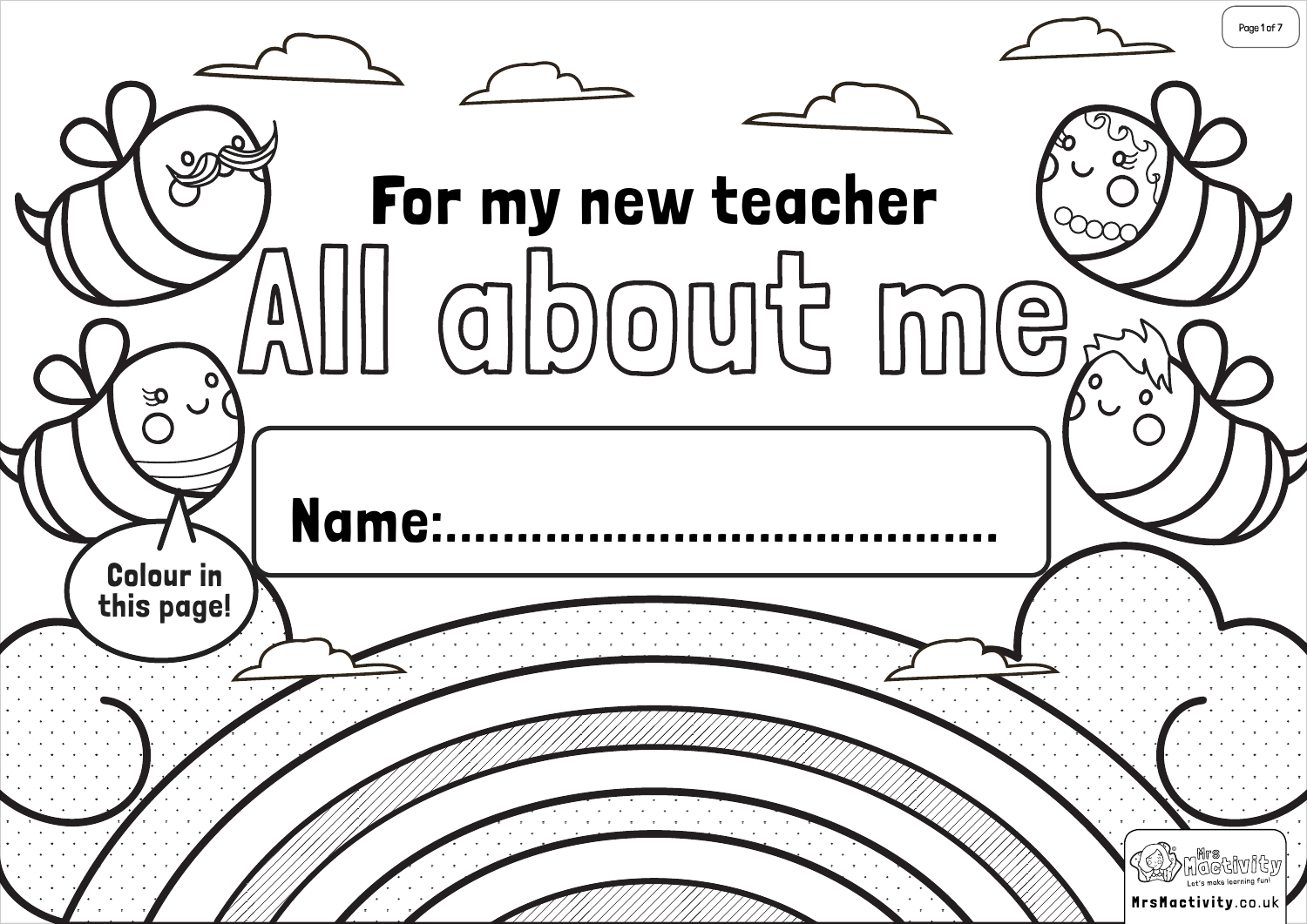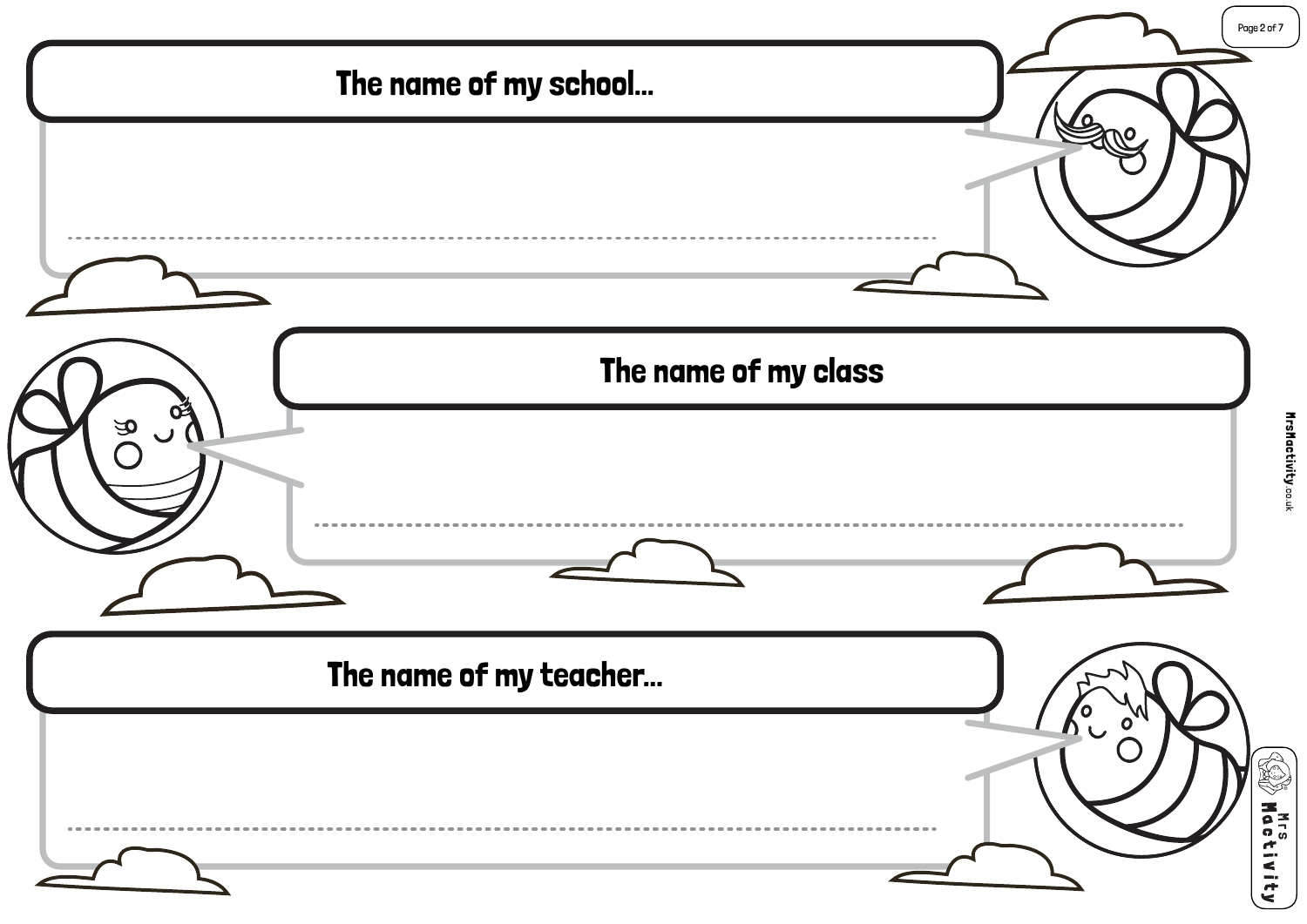

| Page 3 of 7<br>I am<br>years old.<br> |                                       |                          |                       |
|---------------------------------------|---------------------------------------|--------------------------|-----------------------|
| My birthday is on:                    |                                       |                          |                       |
|                                       | <b>Something that makes me laugh:</b> | $\widetilde{\mathbf{e}}$ |                       |
| I am from<br>I am:                    |                                       |                          | MrsMactivity.co.uk    |
| loud                                  | quiet                                 | shy                      |                       |
| calm                                  | kind                                  | lively                   |                       |
| colourful                             | strong                                | brave                    | <b>NTCS</b><br>$\leq$ |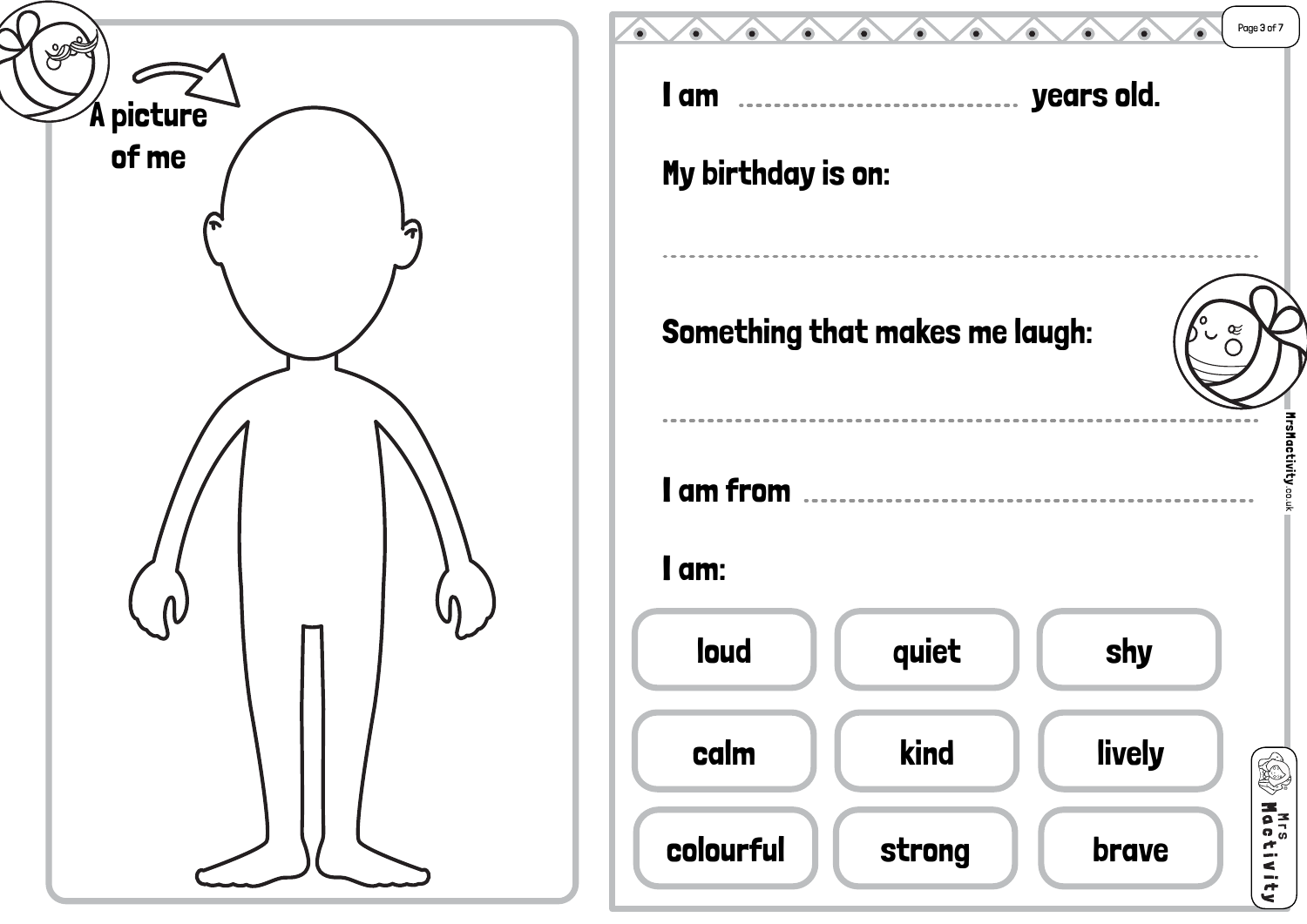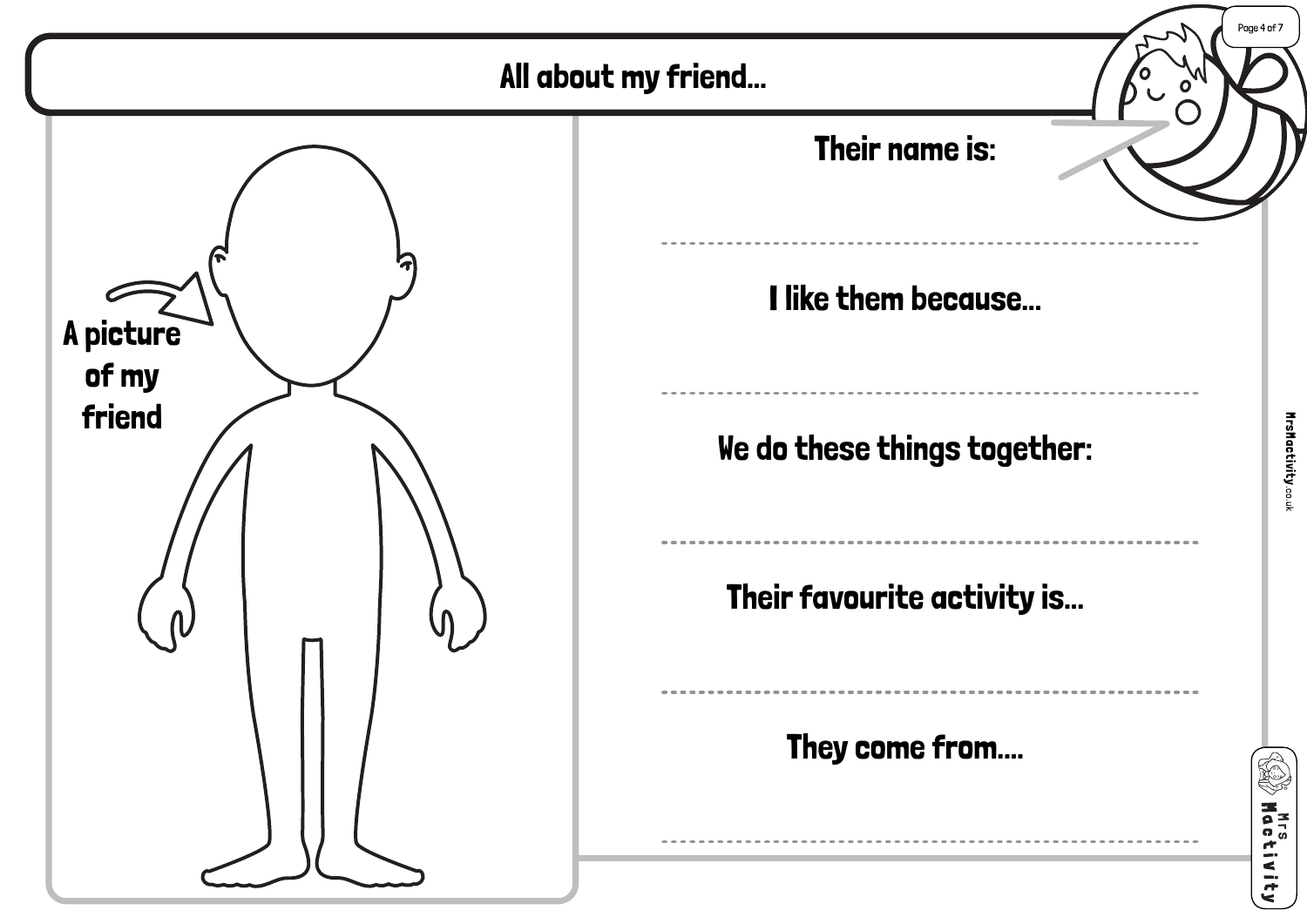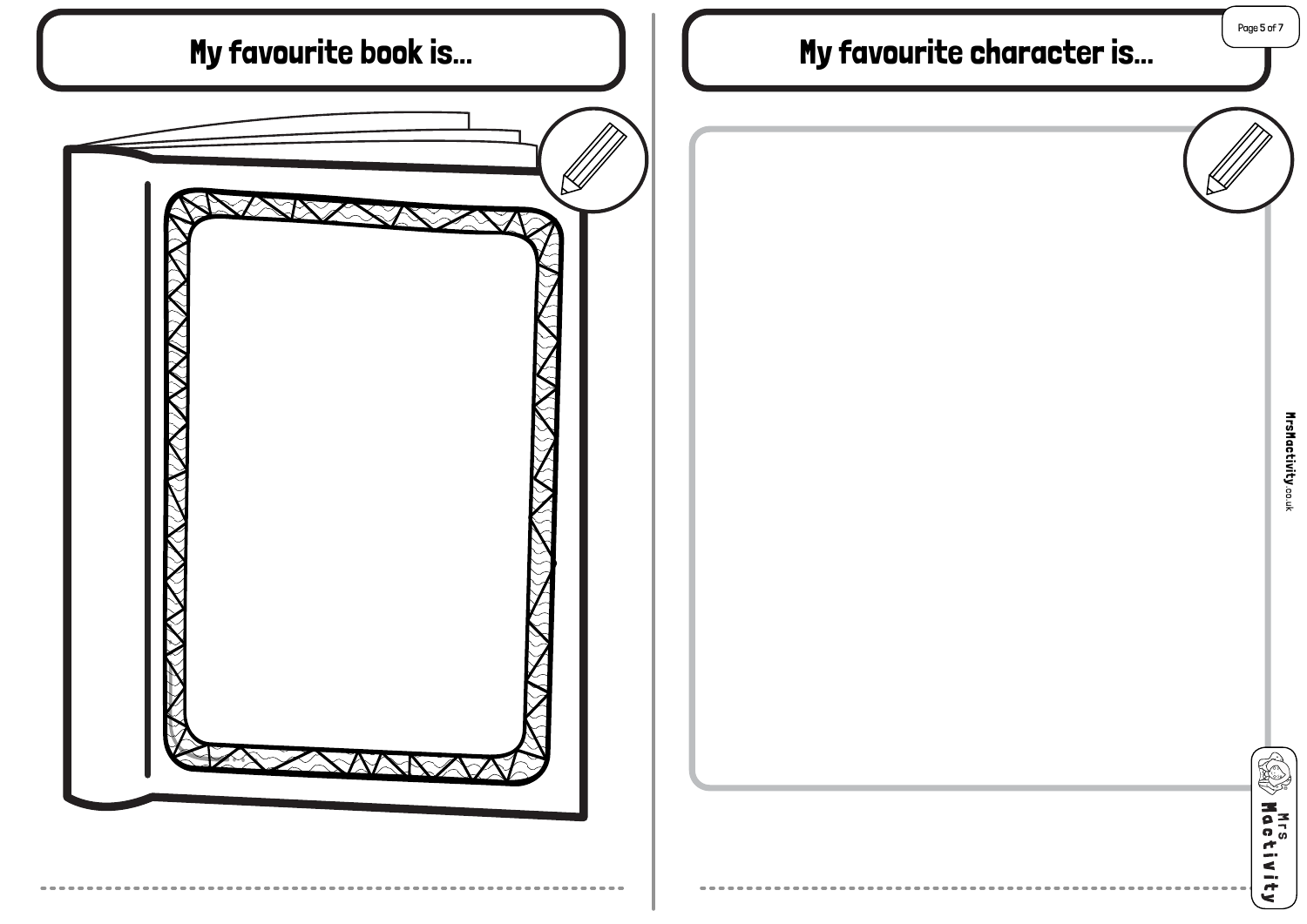